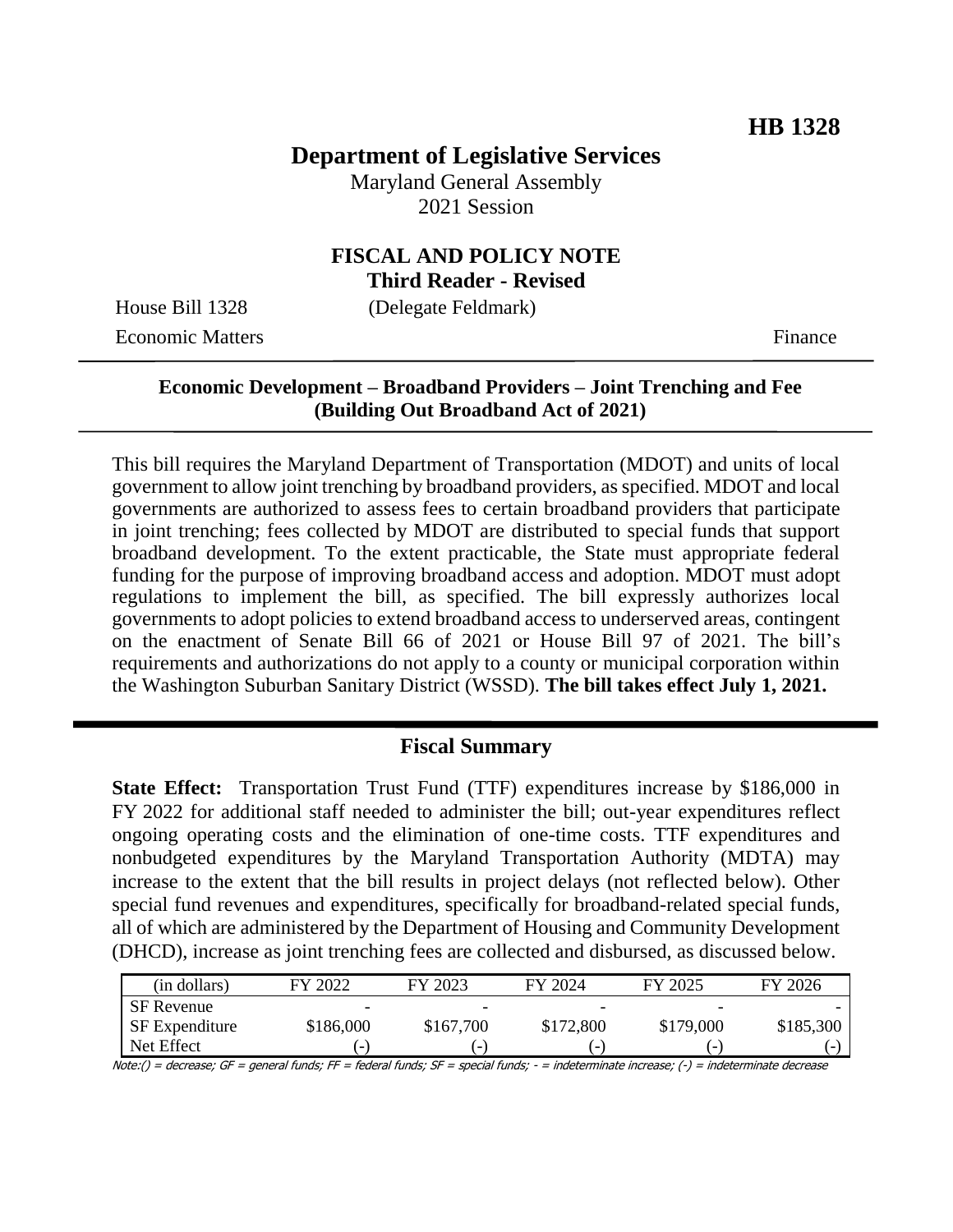**Local Effect:** Revenues and expenditures increase, correspondingly, as local governments that are not in WSSD collect and spend joint trenching fees. Local government expenditures may increase to the extent that joint trenching results in project delays, as discussed below.

#### **Small Business Effect:** Minimal.

# **Analysis**

#### **Bill Summary:**

## *Joint Trenching*

"Trenching" means a construction project in which a highway right-of-way surface is opened or removed for the purpose of laying or installing conduit, fiber, or similar infrastructure in excess of one mile in length. "Trenching" does not include a project for construction or maintenance of a highway facility, including drainage or culvert work.

A unit of local government and MDOT (including the State Highway Administration (SHA), MDTA, and the Maryland Transit Administration (MTA)) must allow joint trenching by broadband providers on a nonexclusive and nondiscriminatory basis. MDOT or a unit of local government may deny joint trenching if allowing it (1) will hinder or obstruct highway safety or the construction, maintenance, operations, or related regulation of highway facilities or (2) is not feasible because it will delay the repair or construction of a county's water, wastewater, electricity, or gas lines.

MDOT or a unit of local government may charge a fee to a broadband provider that participates in joint trenching on reasonable financial terms, but may not do so for a nonprofit broadband provider. Revenues generated from fees charged by MDOT must be evenly distributed across funds designed for investment in broadband infrastructure, and revenues generated from fees charged by a unit of local government must be used to improve broadband access and adoption within that jurisdiction.

By January 1, 2022, MDOT must, after consulting with stakeholders including broadband providers, the Maryland Association of Counties, and the Maryland Municipal League, adopt regulations to implement the bill, including procedures for charging a fee to a broadband provider for joint trenching (on reasonable financial terms) and procedures for MDOT and units of local government to provide notice of upcoming trenching projects to broadband providers.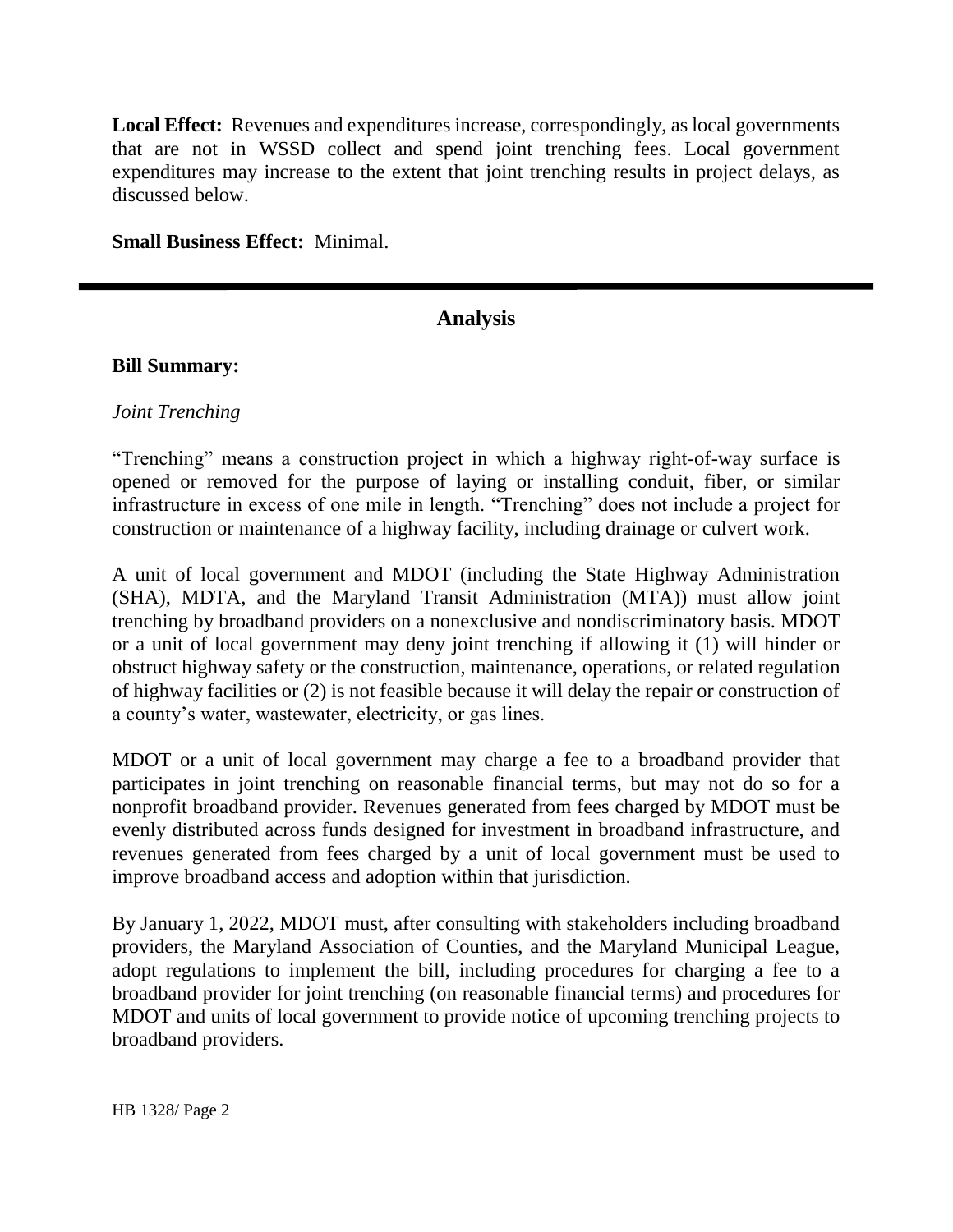## *Other – Contingent Local Authorization*

A county or municipal corporation may adopt, by ordinance or resolution, locally appropriate policies to advance progress of infrastructure, equipment, and systems needed to extend broadband access to underserved areas, including the waiving of certain fees and other specified actions.

This authorization is contingent on the enactment of Senate Bill 66 or House Bill 97, which (1) establish the Office of Statewide Broadband (OSB) and two new special funds (the Digital Inclusion Fund and Digital Connectivity Fund) within DHCD to support the expansion and improvement of broadband infrastructure in the State and (2) require OSB, instead of the Department of Commerce, to administer the existing RBAF.

# **Current Law:**

## *State Highway Administration*

SHA is responsible for more than 5,200 miles or approximately 16,800 lane miles of road, 2,500 bridges, 3,500 small stream crossing structures, and 80 miles of sound/noise barriers in the State. It also has responsibility for planning, designing, constructing, and maintaining these roads and bridges to safety and performance standards while considering sociological, ecological, and economic concerns.

# *Rural Broadband Assistance Fund and Rural Broadband Coordination Board*

Chapter 176 of 2018 made permanent Chapter 269 of 2006, which, among other things, established RBAF in Commerce (then the Department of Business and Economic Development). The purpose of the fund is to assist in the establishment of broadband communication services in rural and underserved areas of the State.

Commerce has been required to administer the fund, which consists of (1) money appropriated in the State budget to the fund; (2) money appropriated in the State budget to the Maryland Economic Development Assistance Fund for the purpose of assisting in the establishment of broadband communication services in rural and underserved areas of the State; (3) federal money allocated or granted to the fund; and (4) any other money from any source accepted for the benefit of the fund. The fund may be used only for planning, construction, and maintenance of broadband communication services and equipment in rural and underserved areas and related activities. However, the fund has not received State or federal funding since 2009.

The Rural Broadband Coordination Board must, among other responsibilities, review and approve the disbursement of funds from RBAF and any other federal, State, and private

HB 1328/ Page 3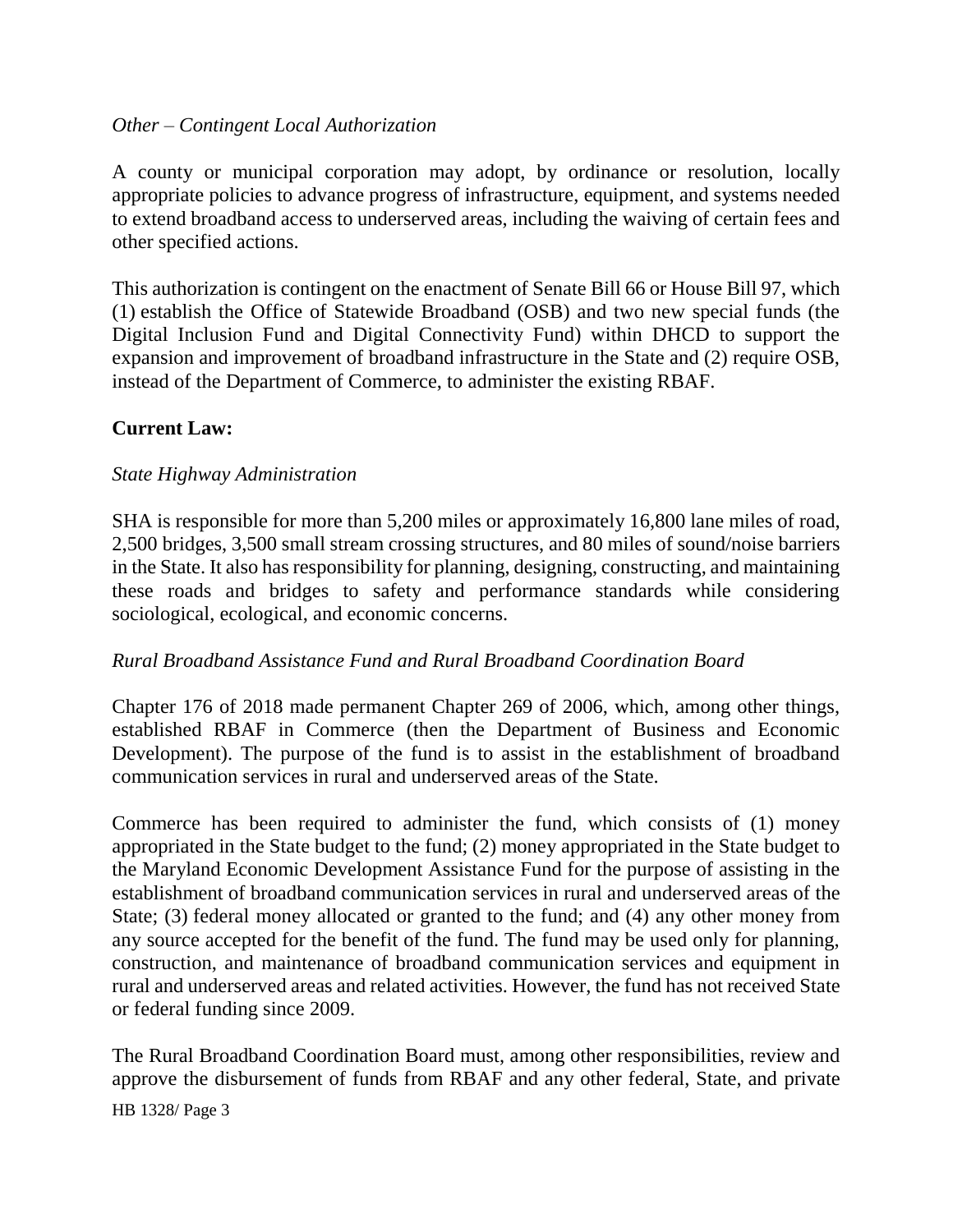financial resources that may be provided to assist the establishment of broadband communication services in rural and underserved areas of the State.

Senate Bill 66 was signed by the Governor as emergency legislation in April 2021 and became Chapter 74 of 2021. As a result, RBAF is now administered by OSB and DHCD.

## **State Fiscal Effect:**

## *Joint Trenching Administrative Costs*

The bill creates substantial new responsibilities for MDOT and particularly SHA; because SHA is responsible for maintaining thousands of miles of State right-of-way, it is the transportation agency likely to be most affected by the bill. Moreover, to ensure a successful program, SHA must work with local governments to correspond and share information with broadband providers. Due to these new responsibilities, SHA needs additional staff. Therefore, TTF expenditures increase by \$186,030 in fiscal 2022, which assumes that staff must be in place on the bill's July 1, 2021 effective date, to respond to requests from broadband providers to conduct trenching. The estimate reflects the cost of hiring two permanent full-time program managers to work with local governments, manage the collection of fees, and generally administer the joint trenching program. This estimate assumes that the staff provide support for other transportation agencies (such as MDTA or MTA) as necessary and appropriate. It includes salaries, fringe benefits, one-time start-up costs, and ongoing operating expenses.

| <b>Positions</b>                                     | 2.0       |
|------------------------------------------------------|-----------|
| Salaries and Fringe Benefits                         | \$174,540 |
| <b>Operating Expenses</b>                            | 11,490    |
| <b>Total FY 2022 TTF Administrative Expenditures</b> | \$186,030 |

Future year expenditures reflect annual increases, employee turnover, and ongoing operating expenses.

#### *Potential Transportation Project Costs*

MDOT advises that the bill's requirements could affect both the design and construction timelines for any project affected by joint trenching, since the bill necessitates regular and ongoing coordination between MDOT, local governments, and broadband providers regarding those projects. Any resulting delay in a project directly increases costs for the affected project; however, any such occurrence cannot be predicted and, therefore, an estimate of these potential costs is not included in this analysis.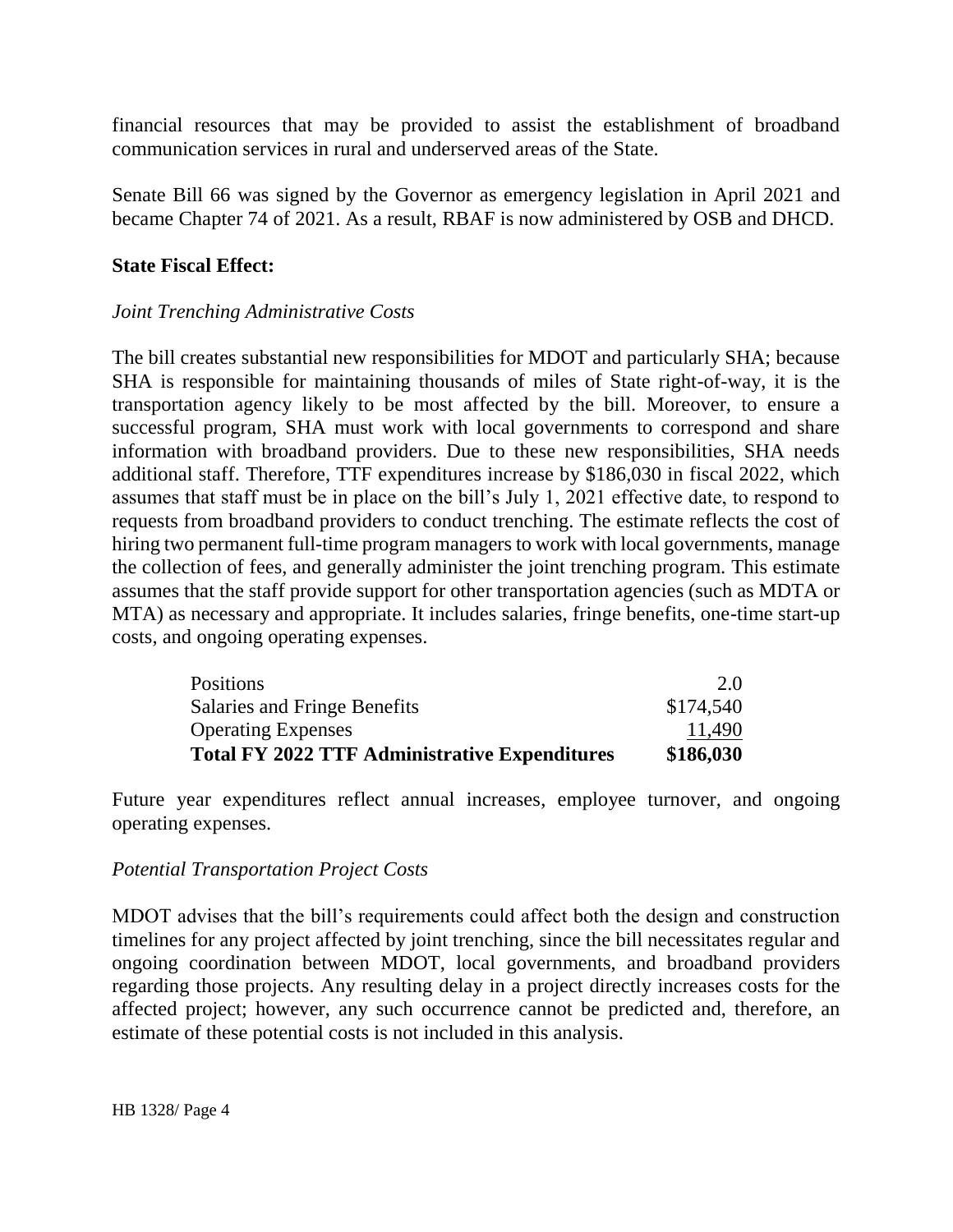# *Department of Housing and Community Development – Special Funds*

As previously noted, Senate Bill 66 was signed by the Governor in April 2021 and became Chapter 74 of 2021, thereby requiring RBAF to be administered by OSB and DHCD and establishing two new special funds related to the improvement of broadband infrastructure in the State. Because this bill requires joint trenching fees collected by MDOT to be evenly distributed among all funds designed for investment in broadband infrastructure, special fund revenues and expenditures for DHCD increase correspondingly as joint trenching fees accrue evenly to these three special funds and are disbursed for authorized purposes. Total revenues to and expenditures from these funds depend on the size, scope, and frequency of joint trenching projects and on the fees set by MDOT and, therefore, cannot be reliably estimated at this time.

The fiscal and policy note for Senate Bill 66 estimates that three staff are needed for OSB to perform its duties; these staff are likely to be able to handle the administration of RBAF (which has a funding source under this bill) as well. Therefore, this estimate does not include any additional staff for DHCD to administer RBAF.

# *Federal Funding for Improving Broadband Access*

The bill specifies that, to the extent practicable, federal funding be appropriated to improve broadband access and adoption. This analysis assumes that, should such funding be available and appropriated for that purpose, it would have otherwise been expended. Accordingly, this provision may affect the timing and purpose of federal expenditures; any such impact cannot be reliably estimated at this time.

**Local Fiscal Effect:** Local revenues and expenditures for counties and municipalities that are not in WSSD increase to the extent that local governments elect to collect and spend joint trenching fees under the bill. Additionally, local revenues for those jurisdictions may decrease minimally to the extent that local governments waive permitting fees. Any such impact depends on the fees set by each local government, how often joint trenching takes place, and whether a local government chooses to waive fees and, therefore, cannot be reliably estimated at this time.

Similar to the project delays discussed above for MDOT, the bill may result in the delay of local government projects affected by joint trenching, resulting in increased costs for those projects. Local governments can provide the necessary information to MDOT using existing budgeted resources.